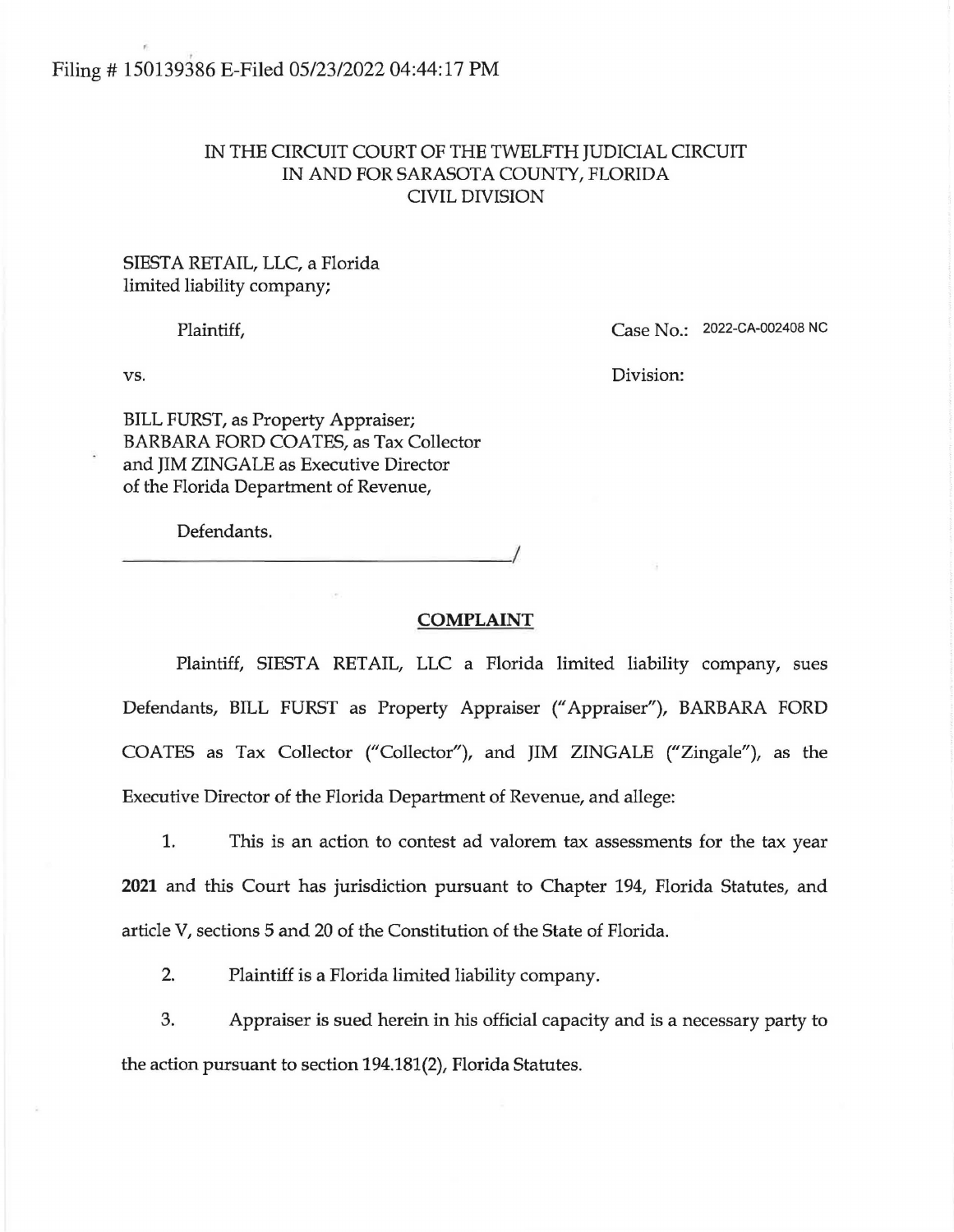4. Collector is sued herein in her official capacity and is a necessary party to the action pursuant to section 194.181(3), Florida Statutes.

5. Defendant Zingale is sued in his official capacity as Executive Director of the Florida Department of Revenue and is a necessary party to this action pursuant to section 194.181(5), Florida Statutes.

6. Plaintiff is the owner of certain real property located in Sarasota County, Florida, identified by Appraiser using Account No. **0057120034** referred to hereinafter as the "Subject Property."

7. Appraiser estimated the Subject Property's just and assessed value for ad valorem purposes in the amount of **\$9,315,800,** hereinafter, the "assessment".

8. Plaintiff has paid the taxes which have been assessed in full, pursuant to section 194.171(3)(4), Florida Statutes. A copy of the receipt is attached hereto as Plaintiff's Exhibit "A."

9. Plaintiff has performed all conditions precedent which are required to be performed by Plaintiff in establishing its right to bring this action. Specifically, this action has been filed within the time period prescribed by section 194.171(2) Florida Statutes.

10. Appraiser failed to comply with section 193.011, Florida Statutes, and professional accepted appraisal practices in assessing the Subject Property.

11. The assessment does not represent the just value of the Subject Property as of the lien date because it exceeds the market value and therefore violate article VII, section 4 of the Florida Constitution.

2